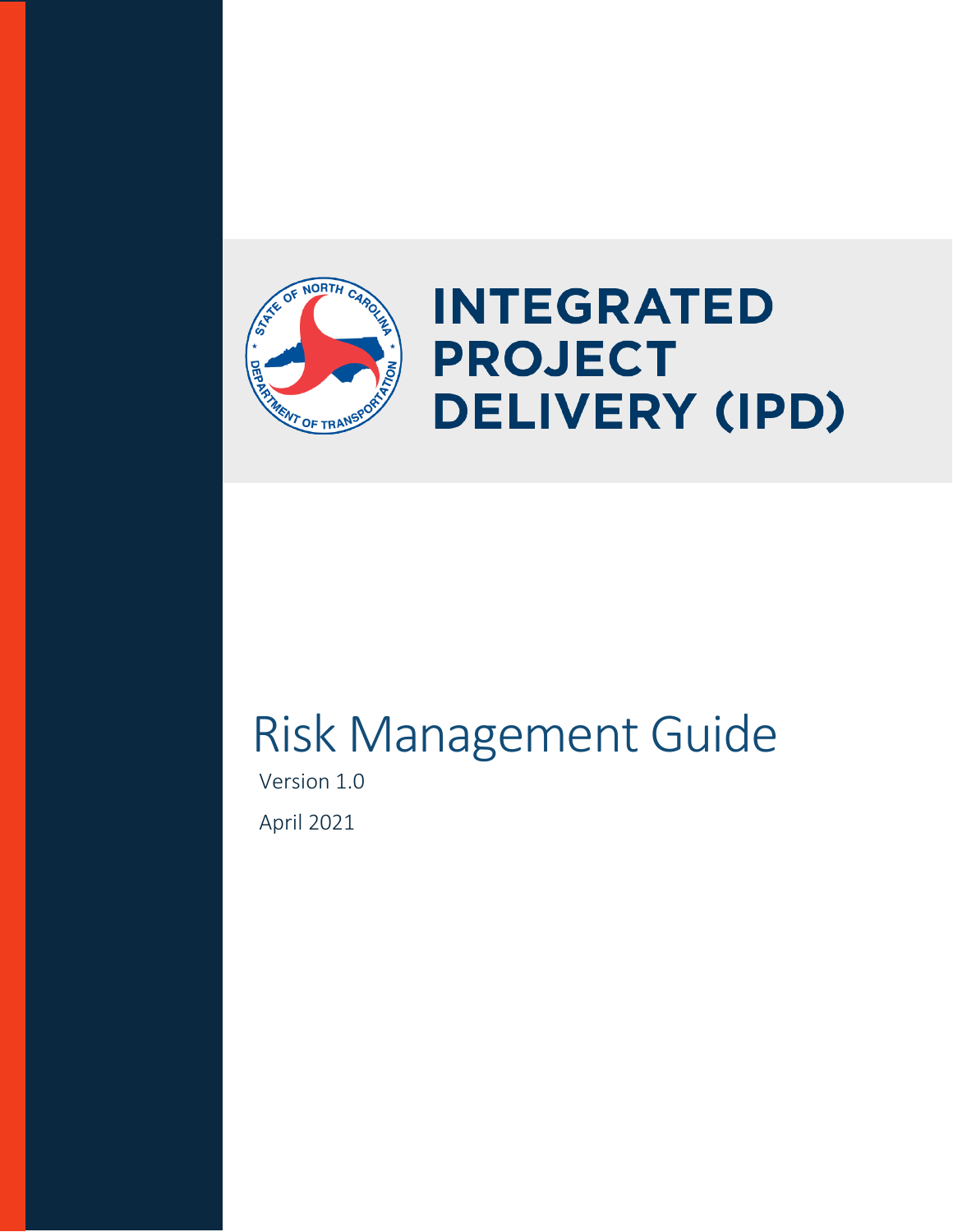## **Table of Contents**

| 2.   |        |  |
|------|--------|--|
| 3.   |        |  |
| 4.   |        |  |
|      |        |  |
|      |        |  |
|      |        |  |
| 4.2. |        |  |
|      | 4.2.1. |  |
|      | 4.2.2. |  |
|      | 4.2.3. |  |

# **List of Appendices**

| Appendix C: Risk Assessment Worksheet (RAW) Guidance and Link to TemplateC-1 |  |
|------------------------------------------------------------------------------|--|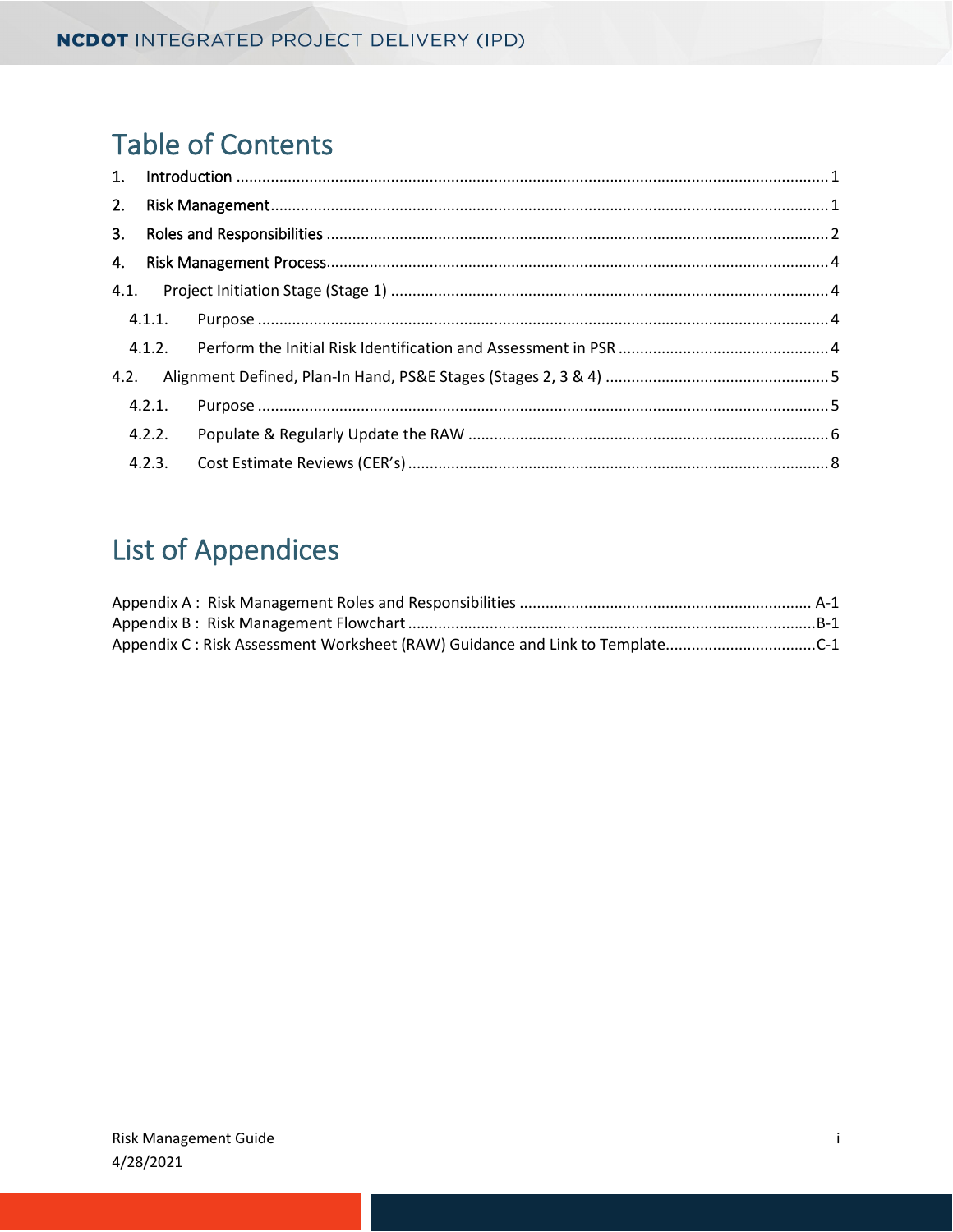## List of Acronyms

- CER................. Cost Estimate Review
- IPD ................ Integrated Project Delivery
- MPO............... Metropolitan Planning Organization
- NTP ................Notice to Proceed
- PDN................ Project Delivery Network
- PM ................. Project Manager (Division or PMU PM)
- PMU............... Project Management Unit
- PSR................. Project Scoping Report
- PS&E .............. Plans, Specifications and Estimates
- RAW............... Risk Assessment Worksheet
- RPO................ Rural Planning Organization
- VMO............... Value Management Office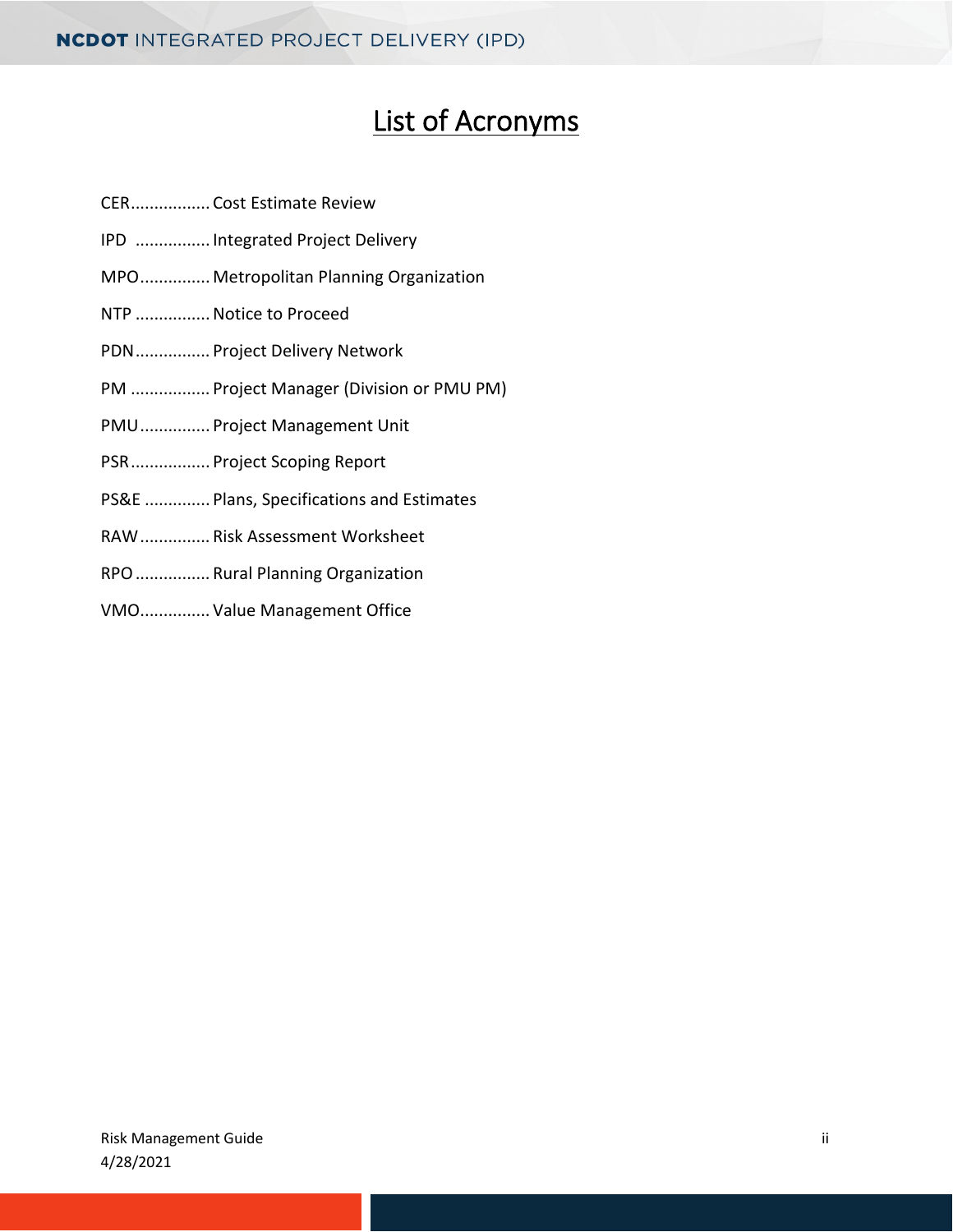### <span id="page-3-0"></span>1. Introduction

Every day, NCDOT and consultant project staff inherently identify risks as part of their daily routine of working on or managing projects. Risks are defined as uncertainties that, if they occur, would be an obstacle or opportunity in meeting the project objectives. Throughout the planning, design, construction, and maintenance processes, many project staff, Project Managers, and discipline experts handle uncertainties, often in a "fire-fighting" manner. However, early identification and continuous management of risks reduces negative impacts, promotes timely decision making, and improves our success in meeting project objectives and delivering what we promised.

Risks are "the effects of uncertainty on objectives"

*International Standard ISO 31000*

Risk management is an NCDOT best practice **required** for all projects and business units. This guide focuses on managing risks throughout the preconstruction phase of project delivery, specifically Stages 1, 2, 3 and 4 in th[e Project Development Network \(PDN\).](https://connect.ncdot.gov/projects/Project-Management/Pages/default.aspx) This guide describes what Risk Management is, defines the roles and responsibilities and provides a consistent, scalable process to manage risk.

### <span id="page-3-1"></span>2. Risk Management

Risk Management is a proactive process designed to minimize potential obstacles that may negatively impact a project's objectives (scope, schedule, budget, quality, and commitments) and maximize the ability to capitalize on opportunities that may improve project delivery. It's not a one-size-fits-all process and should be scaled to meet the needs of the project. The Division of Planning & Programming (Feasibility Studies and Corridor Development Units) and Project Managers are responsible for coordinating with their team members, discipline units, Division Engineers, consultants, and the appropriate project Stakeholders to develop and manage their project risks. How well project teams plan for and respond to uncertainties can significantly impact the successful delivery of the project.

Managing risks focuses on communicating with the project team early and often to:

- Identify uncertainties
- Assess the potential probability and impact (to help prioritize)
- Develop a response strategy
- Develop plan to continuously manage and monitor risks

Risk Management is the art of managing uncertainties.

Risks are initially identified during the Project Initiation Stage (PDN Stage 1), after the project is programmed in the STIP. During this stage, the Project Scoping Report identifies and assesses risks in the Project Initiation Form and in the Screening Checklist, respectively. When a project transitions into the Alignment Defined Stage (PDN Stage 2), these forms should be used to begin developing th[e Risk Assessment Worksheet \(RAW\),](https://connect.ncdot.gov/projects/Value-Management/Risk-Assessment/Pages/default.aspx) a tool for the Project Manager to use throughout Stages 2, 3 and 4 to document and manage project uncertainties. The RAW is developed right after Notice to Proceed (NTP), during the Alignment Defined Stage and is refined during the Plan-In Hand Stage (PDN Stage 3) and the PS&E Stage (PDN Stage 4). **Risks evolve as the project evolves; therefore, it is essential that risks are continuously identified, evaluated, communicated among team members, monitored, managed, and refined as the project advances through these phases.** The RAW can continue to be refined as the project moves through Construction and Maintenance; however, this document focuses on the activities that occur during Preconstruction.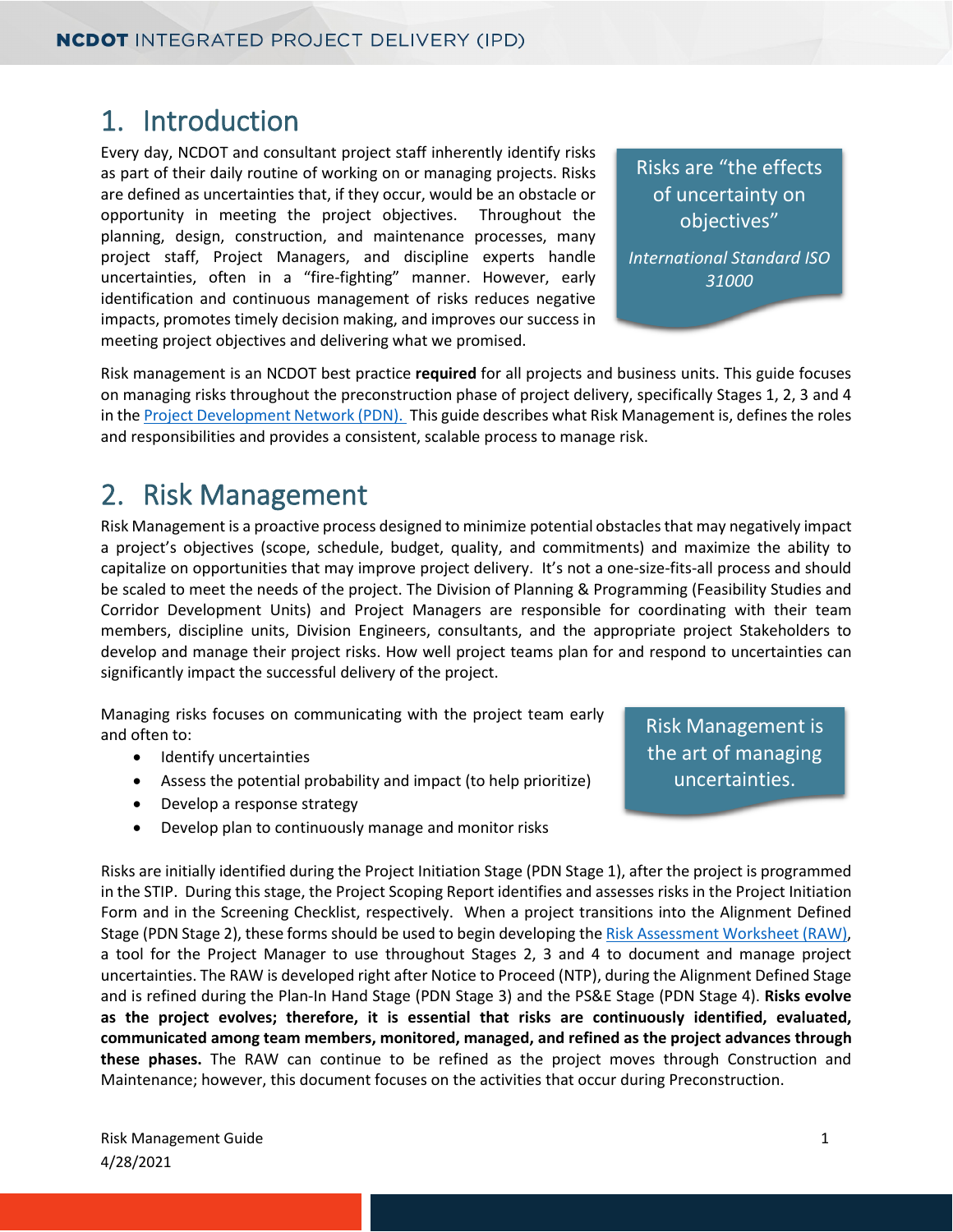### 3. Roles and Responsibilities

Many individuals are involved in the delivery of a project. Strong teamwork, communication and collaboration throughout the process creates transparency allowing team members to have a mutual understanding of the project objectives, awareness of the efforts of other team members, and coordination on how they can collectively work together to meet those objectives. This improves decision making and allows the team to react quickly to uncertainties when they are realized. The chart below describes the various risk management roles and responsibilities across the life of a project.

The biggest risk is the failure to communicate.

<span id="page-4-0"></span>

| <b>Risk Management</b><br><b>Roles<sup>1</sup></b> and Responsibilities<br>Responsible, Consulted, Informed                                        |  |  | Project Initiation                                                |                                             |                                                    | Alignment Defined, Plan-In<br>Hand, PS&E |                                                                   |                 |                                             |                            |
|----------------------------------------------------------------------------------------------------------------------------------------------------|--|--|-------------------------------------------------------------------|---------------------------------------------|----------------------------------------------------|------------------------------------------|-------------------------------------------------------------------|-----------------|---------------------------------------------|----------------------------|
|                                                                                                                                                    |  |  | Project Delivery<br>Development Engineer <sup>3</sup><br>Division | ಹ<br>of Planning<br>Programming<br>Division | Team Members <sup>2</sup><br>Planning <sup>-</sup> |                                          | Project Delivery<br>Development Engineer <sup>3</sup><br>Division | Project Manager | <b>Team Members</b><br>Project <sup>-</sup> | Owner <sup>4</sup><br>Risk |
| <b>Initial Risk Identification &amp; Assessment</b>                                                                                                |  |  |                                                                   |                                             |                                                    |                                          |                                                                   |                 |                                             |                            |
| Provide expectations and assumptions to project objectives                                                                                         |  |  | C                                                                 | $\mathsf{R}$                                |                                                    |                                          |                                                                   |                 |                                             |                            |
| Identify project risks in Project Initiation Form                                                                                                  |  |  |                                                                   | R                                           | $\mathbf C$                                        |                                          |                                                                   |                 |                                             |                            |
| Assess risks in Screening Checklist                                                                                                                |  |  |                                                                   | $\mathsf{R}$                                |                                                    |                                          |                                                                   |                 |                                             |                            |
| <b>Develop RAW</b>                                                                                                                                 |  |  |                                                                   |                                             |                                                    |                                          |                                                                   |                 |                                             |                            |
| Provide expectations and assumptions to project objectives                                                                                         |  |  |                                                                   |                                             |                                                    |                                          | C.                                                                | R               |                                             |                            |
| Place RAW on the Preconstruction SharePoint site                                                                                                   |  |  |                                                                   |                                             |                                                    |                                          |                                                                   | R               |                                             |                            |
| Review risks in the Project Scoping Report (PSR), develop all sections in the Risk<br>Assessment Worksheet (RAW) and identify any additional risks |  |  |                                                                   |                                             |                                                    |                                          |                                                                   | R               | C                                           |                            |
| Notify VMO when initial RAW is developed                                                                                                           |  |  |                                                                   |                                             |                                                    |                                          |                                                                   | R               |                                             |                            |

Risk Management Guide 2 4/28/2021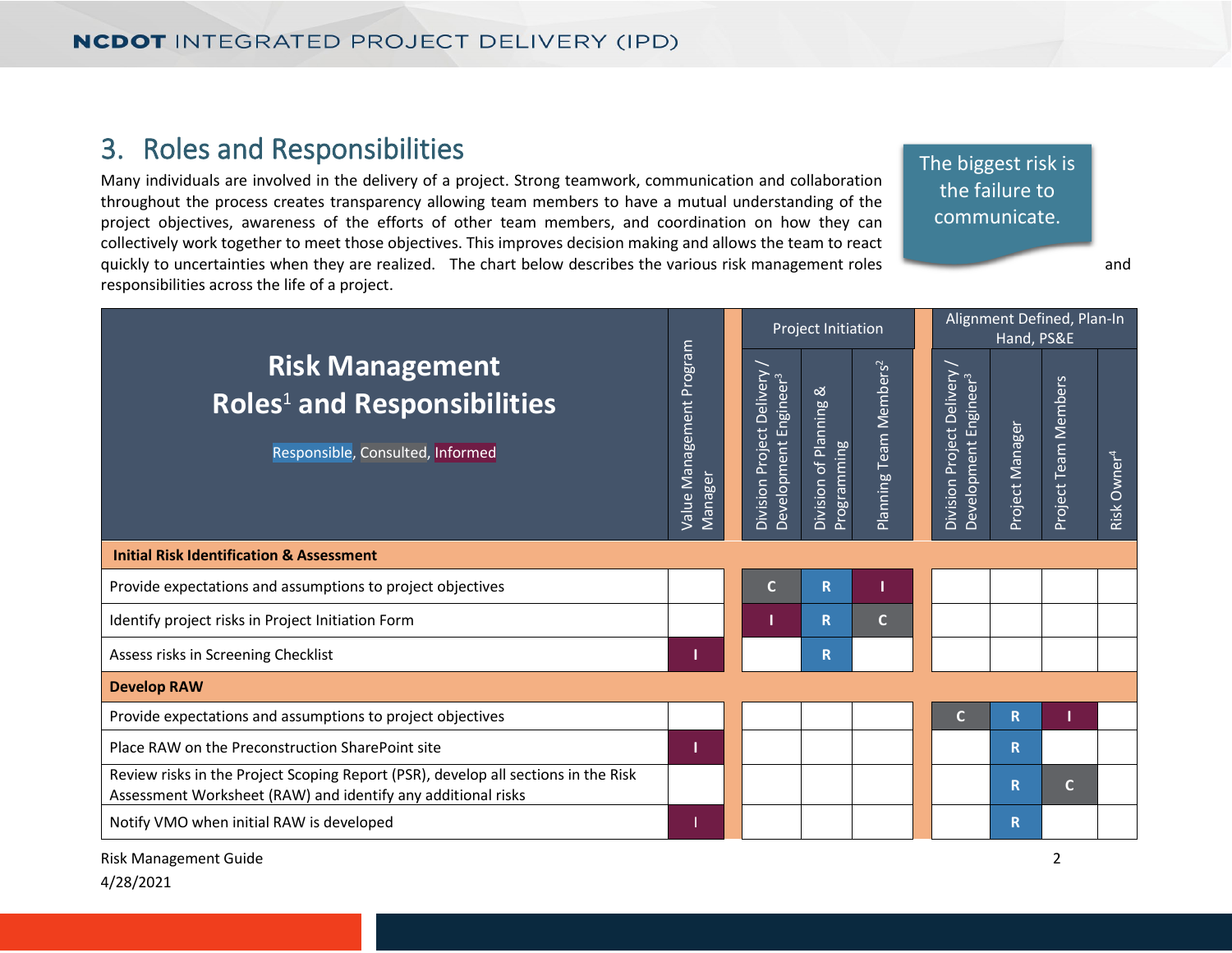### **NCDOT INTEGRATED PROJECT DELIVERY (IPD)**

|                                                                                                                                                                                      |                                          |                                                                | Project Initiation                              |                                                        |                                                                          | Alignment Defined, Plan-In<br>Hand, PS&E |                      |                         |  |
|--------------------------------------------------------------------------------------------------------------------------------------------------------------------------------------|------------------------------------------|----------------------------------------------------------------|-------------------------------------------------|--------------------------------------------------------|--------------------------------------------------------------------------|------------------------------------------|----------------------|-------------------------|--|
| <b>Risk Management</b><br><b>Roles<sup>1</sup></b> and Responsibilities<br>Responsible, Consulted, Informed                                                                          | Management Program<br>Manager<br>Value I | Division Project Delivery<br>Development Engineer <sup>3</sup> | ઌ્ઝ<br>Planning<br>Programming<br>ಕ<br>Division | eam Members <sup>2</sup><br>F<br>Planning <sup>-</sup> | Project Delivery<br>$\mathbf{e}^2$<br>Enginee<br>Development<br>Division | Project Manager                          | Project Team Members | Risk Owner <sup>4</sup> |  |
| <b>Continuous Monitoring &amp; Managing</b>                                                                                                                                          |                                          |                                                                |                                                 |                                                        |                                                                          |                                          |                      |                         |  |
| Identify new risks and close out resolved risks                                                                                                                                      |                                          |                                                                |                                                 |                                                        |                                                                          |                                          | R                    |                         |  |
| Periodically reassess / validate impact and probability of risks                                                                                                                     |                                          |                                                                |                                                 |                                                        |                                                                          |                                          | R                    |                         |  |
| Identify appropriate response strategy, develop action plans & identify risk owner<br>for any new risks                                                                              |                                          |                                                                |                                                 |                                                        |                                                                          | Ċ                                        | $\mathbf R$          |                         |  |
| Implement/update action plans, monitor progress & provide status updates                                                                                                             |                                          |                                                                |                                                 |                                                        |                                                                          |                                          |                      | R.                      |  |
| Receive approval from PMs prior to modifying risk strategy to "accept" <sup>5</sup>                                                                                                  |                                          |                                                                |                                                 |                                                        |                                                                          | C                                        |                      | R.                      |  |
| <b>General</b>                                                                                                                                                                       |                                          |                                                                |                                                 |                                                        |                                                                          |                                          |                      |                         |  |
| Provide guidance when needed                                                                                                                                                         | R.                                       |                                                                |                                                 |                                                        |                                                                          |                                          |                      |                         |  |
| Facilitate & Organize Risk Assessment Study if the project:<br>Requires formal Value Engineering<br>Has substantial impacts, constructability concerns or many external stakeholders | R                                        |                                                                | $\mathbf C$                                     |                                                        |                                                                          | C                                        |                      |                         |  |

<sup>1</sup>Consultants can be substituted in any of these roles, except for Division Project Delivery / Development Engineers and PMU Team Lead.

<sup>2</sup>Planning Team Members refer to NCDOT staff, consultants, MPO's, RPO's, Resource Agencies and Local Stakeholders.

<sup>3</sup>This role in the Project Management Unit (PMU), is the PMU Team Lead

<sup>4</sup>Risk Owner is a project team member or consultant responsible for implementing strategies to address risks identified in their area of expertise.<br>SAccentance of risks means the risk and its associated impacts will be in <sup>5</sup>Acceptance of risks means the risk and its associated impacts will be incorporated into the project. This occurs when all attempts to mitigate the risk have been exhausted or the cost/impact to accept the risk is lesser than mitigating the risk.



Responsible: Person accountable for the work and making sure it is completed. Has decision-making authority. Consulted : Subject matter experts consulted for information and may contribute to creating content. Informed : People informed on progress or when a deliverable is completed.

Risk Management Guide 3 4/28/2021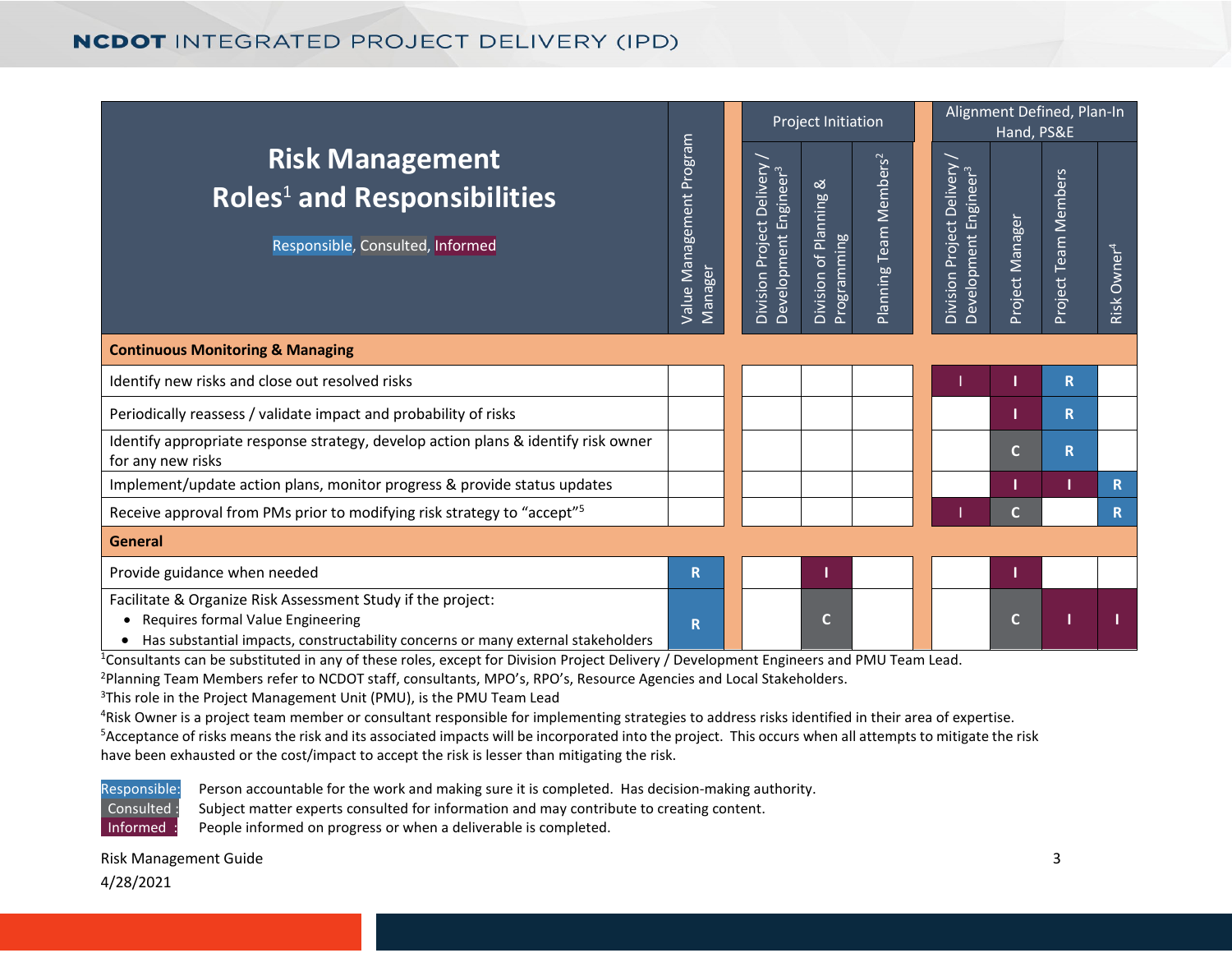### <span id="page-6-0"></span>4. Risk Management Process

NCDOT requires all staff to proactively manage risks for all projects programmed in the STIP, regardless of project size; however, this process is scalable to fit the need of the project. Going through the risk management process is a collaborative team effort, which can take very little time or can require extensive coordination with multiple discipline units, Divisions, Chief's Office, or Secretary's Office. Risk management requires the Division of Planning & Programming and the Project Manager to lead teams and seek input from the appropriate stakeholders throughout all stages of the project.

### <span id="page-6-2"></span><span id="page-6-1"></span>4.1. Project Initiation Stage (Stage 1)

#### 4.1.1. Purpose

The purpose of risk management in the Project Initiation Stage is to identify potential uncertainties that may impact the project scope, schedule, budget, quality or commitments because projects that experience major changes in these areas later, may be required to go through reprioritization.

#### **Objectives**

- Identify risks in the Project Initiation Form
- Assess risks in the Screening Checklist
- Provide risks to be considered for Project **Scoping**

#### Roles Involved

- Division Project Delivery/ . Development Engineer/ . PMU Team Lead
- Division of Planning & . Programming
- Planning Team Members
- Value Management . Program Manager - for . support
- Local Stakeholders

#### Risk Management **Sections**

- Risk Identification
- Risk Assessment

#### <span id="page-6-3"></span>4.1.2. Perform the Initial Risk Identification and Assessment in PSR

During the Project Initiation Stage (PDN Stage 1), after the project is programmed in the STIP, the Division of Planning & Programming and Planning Team Members are responsible for identifying risks in the Project Initiation Form and assessing risks in the Screening Checklist (forms are available on the [Scoping Connect Site\)](https://connect.ncdot.gov/site/scoping/Help/Forms/AllItems.aspx#InplviewHashd48b231c-fac8-4e30-b45e-0a11f4e95bac=).

#### *Project Initiation Form*

The Project Initiation Form has a Risk Section intended to provide a high-level overview of what risks exist at this stage of the project. The individual or team identifying risks at this stage, indicate which risks or potential uncertainties exists on the project by checking the associated boxes in this section of the form and adding any additional risks that may not be included on this form. If a certain risk does not exist for the project, then it remains unchecked.

Risk Management Guide 4

4/28/2021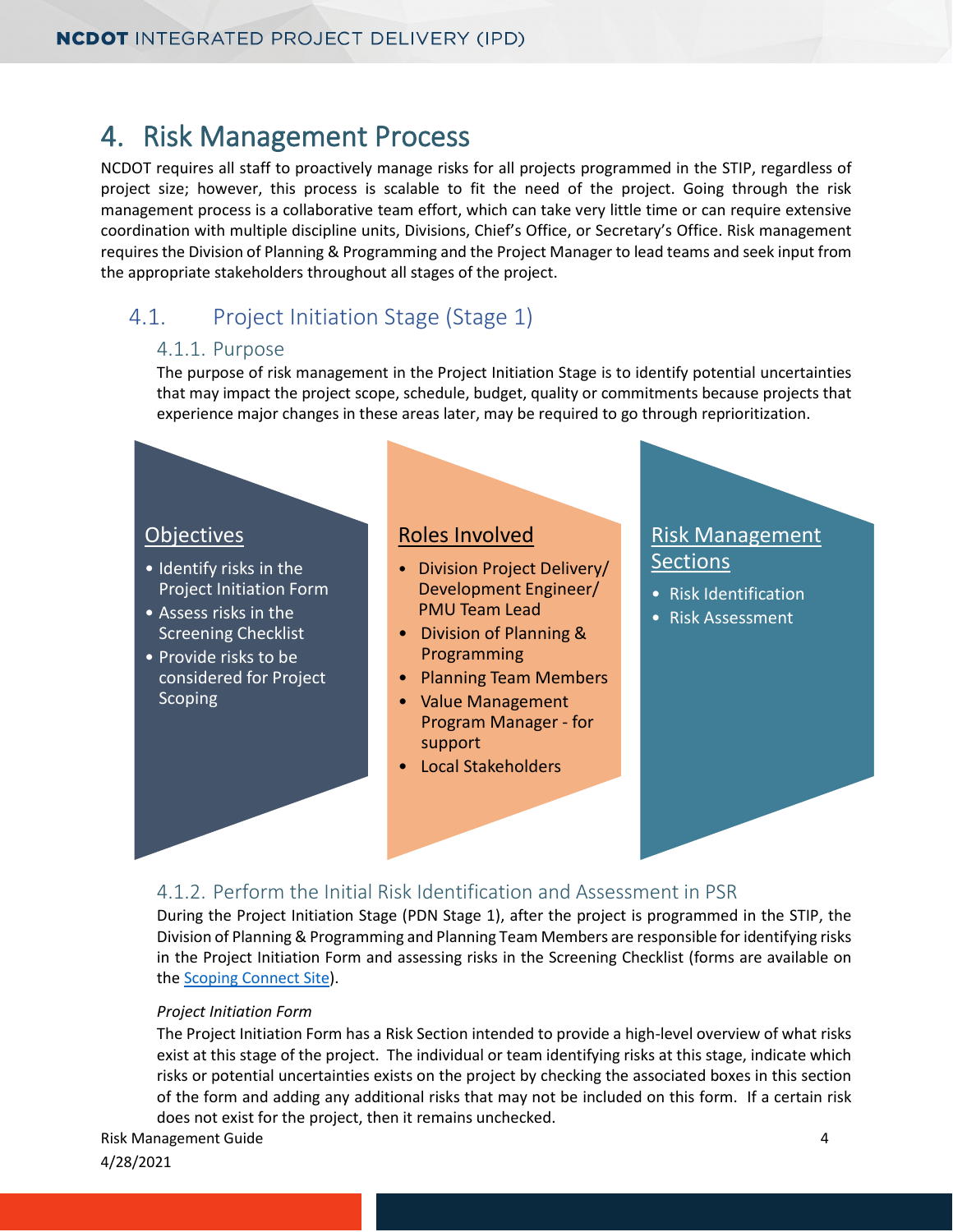#### *Screening Checklist*

The Risk Section in the Screening Checklist lists possible risks on a project and focuses on assessing the impact of the risks identified in the Project Initiation Form. The individual or team assessing the risks is expected to identify the potential impact associated with the risks identified on the Project Initiation Form. If a risk does not apply to a particular project, N/A can be placed in the comments section of the risk to indicate this.

Both forms are part of an existing process and are included in the Project Scoping Report (PSR). The Value Management Office (VMO) will automatically be notified when a PSR is completed so they can evaluate the project's level of risk exposure and determine if the project would benefit from having a formal Risk Assessment Study in a future stage. Guidance on formal Risk Assessment Studies is being developed and this document will be updated when that is available. For these projects, the VMO will coordinate with the Project Manager to determine when a formal Risk Assessment Study is appropriate.

### <span id="page-7-1"></span><span id="page-7-0"></span>4.2. Alignment Defined, Plan-In Hand, PS&E Stages (Stages 2, 3 & 4)

#### 4.2.1. Purpose

The purpose of risk management during the Alignment Defined (PDN Stage 2), Plan-In Hand (PDN Stage 3) and PS&E stages (PDN Stage 4) is to proactively identify potential uncertainties that may impact the project scope, schedule, budget, or commitments to improve timely and informed decision-making and successfully deliver what we promised our stakeholders.

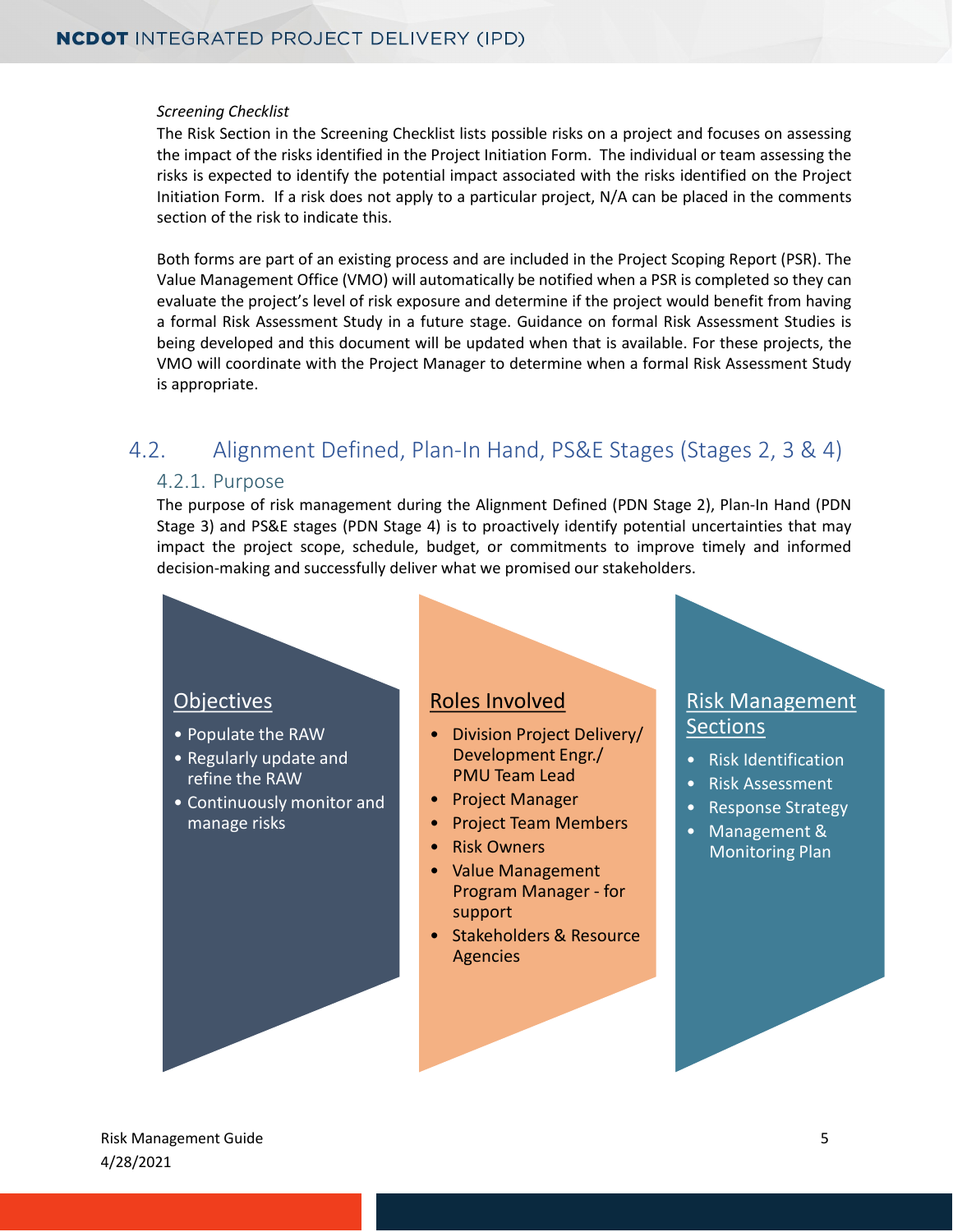#### <span id="page-8-0"></span>4.2.2. Populate & Regularly Update the RAW

Shortly after the NTP milestone in the Project Initiation Stage (PDN Stage 1) and prior to the Project Kickoff meeting in the Alignment Defined Stage (PDN Stage 2), the Project Manager is responsible for ensuring the RAW is populated with project specific risks (uncertainties), some of which are identified in the Project Scoping Report. Each project is unique; therefore, each project will have their own set of uncertainties. Early identification of these uncertainties increases the awareness and

understanding of the impact timely decisions have on the project's objectives for the Project Manager, the project team and project stakeholders. As projects progress through Stages 2, 3 and 4, these uncertainties will change and evolve as more information becomes available. Continuous communication and management of the RAW is essential to effectively managing these risks as the project develops.

Risks evolve as the project evolves.

The RAW should be uploaded to th[e Preconstruction SharePoint Site](https://connect.ncdot.gov/site/preconstruction/Pages/Default.aspx) on the Connect site, under the VMO library and available to all project team members to review and update. The Project Manager is responsible for uploading the RAW and ensuring that risks are being appropriately communicated, managed and regularly updated. If the Project Manager feels that a project would benefit from having a formal Risk Assessment Study (RAS), they should notify the VMO at [valuemanagementunit@ncdot.gov.](mailto:valuemanagementunit@ncdot.gov) The Value Management Program Manager will then review the RAW to understand the project's level of risk exposure and coordinate with the Project Manager to facilitate and organize a formal RAS.

Risk management activities are further described below and are organized by RAW sections. Specific guidance on each column in the RAW is available in Appendix C and in the RAW template.

#### *Risk Identification*

- **Understand project objectives**: After the PSR is complete, the Project Manager is responsible for communicating the project objectives, assumptions, and expectations with the Project Team. The Project Manager is also responsible for managing risks from the Alignment Defined stage through Letting and keeping the Division Project Delivery/ Development Engineer or PMU Team Lead informed of the status and progress of any major risks.
- **Review and identify project uncertainties:** Identified risks are documented in the RAW under the "Risk Identification" section. The Project Manager is responsible for collaborating with the Project Team and appropriate stakeholders to:
	- o Review the risk sections in the Project Initiation Form and the Screening Checklist, both of which are in the PSR, to identify and populate the RAW with risks that remain applicable.
	- o Brainstorm and identify any additional uncertainties that may affect the project objectives. The "Risk Examples" tab (in the Risk Management Tool) can be used to help generate/brainstorm possible uncertainties.

Clear and specific risk statements are essential to effectively managing risks. If risk statements are too vague, they will be hard to manage and can lead to confusion when developing and implementing response strategies. Clear and specific risk statements can be accomplished with "if/then" statements where:

Risk Management Guide 6 and 1999 and 1999 and 1999 and 1999 and 1999 and 1999 and 1999 and 1999 and 1999 and 1 4/28/2021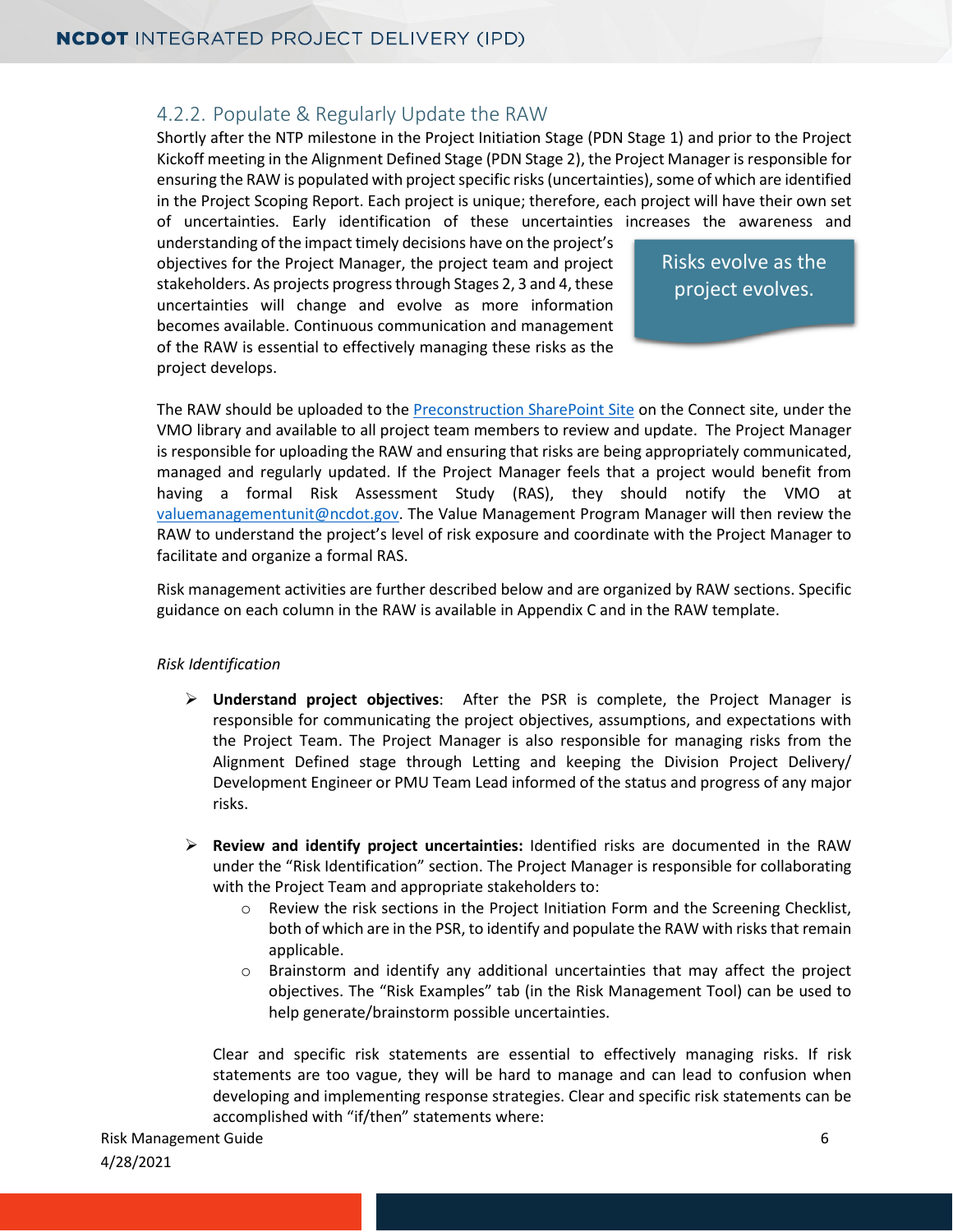- o "if" describes the risk/uncertainty (event) and
- o "then" describes the potential effect or impact to the project objective (consequence)

For example: **If** Section 4(f) properties are involved in the project area, **then** delays to the project schedule may occur if potential impacts and avoidance options are not proactively and realistically identified, assessed and coordinated.

#### *Risk Assessment*

- **Evaluate the Probability and Impact of Uncertainties**: Risks are evaluated by assessing the probability of occurrence and the impact the uncertainty may have on the project objectives if the risk is realized/accepted. Assessing these helps the Project Manager prioritize risks. The Project Manager is responsible for coordinating these efforts with the Project Team.
- A **score** is automatically calculated for each uncertainty to help prioritize risks with high levels of exposure and is based on the input for probability and impact. Uncertainties with a high score have high levels of exposure and are higher priorities to mitigate/address. The Project Manager is responsible for prioritizing risks.

#### *Response Strategy*

 **Develop and Refine Response Strategies**: The Project Team is responsible for collaborating with the Project Manager to select the appropriate response strategies, which consist of defining the approach the team will take to effectively minimize obstacles and/or enhance opportunities (avoid, mitigate, transfer, accept or enhance). The Project Team members are also responsible for developing action items, acting as the Risk Owners and collaborating with the Project Manager to identify sufficient follow-up dates for all risks. The Risk Owner is an individual whose area of expertise relates to a specific risk and is responsible for implementing action items, monitoring progress and updating the Project Manager and Project Team on the status of the risk.

#### *Monitor and Control*

- **Develop Management and Monitoring Expectations:** Frequent monitoring of project risks allows the Project Manager and Project Team to discuss risk mitigation efforts, determine if the strategy identified is effective, if modifications to the action plan need to occur, and make timely decisions. This minimizes the frequency at which risks evolve into significant issues and cause major delays or significant cost increases. This section in the worksheet consists of specifying an update frequency and an area to keep status updates. The Project Manager is responsible for collaborating with the Project Team to identify the update frequency expectations for each risk. The Risk Owner is responsible for documenting any status updates.
- **Monitor and Manage Risks on a Regular Basis:** Effective risk monitoring is a continuous iterative process that extends throughout the life of the project. Project Teams are expected to regularly:
	- o Identify any new risks

Risk Management Guide 7 4/28/2021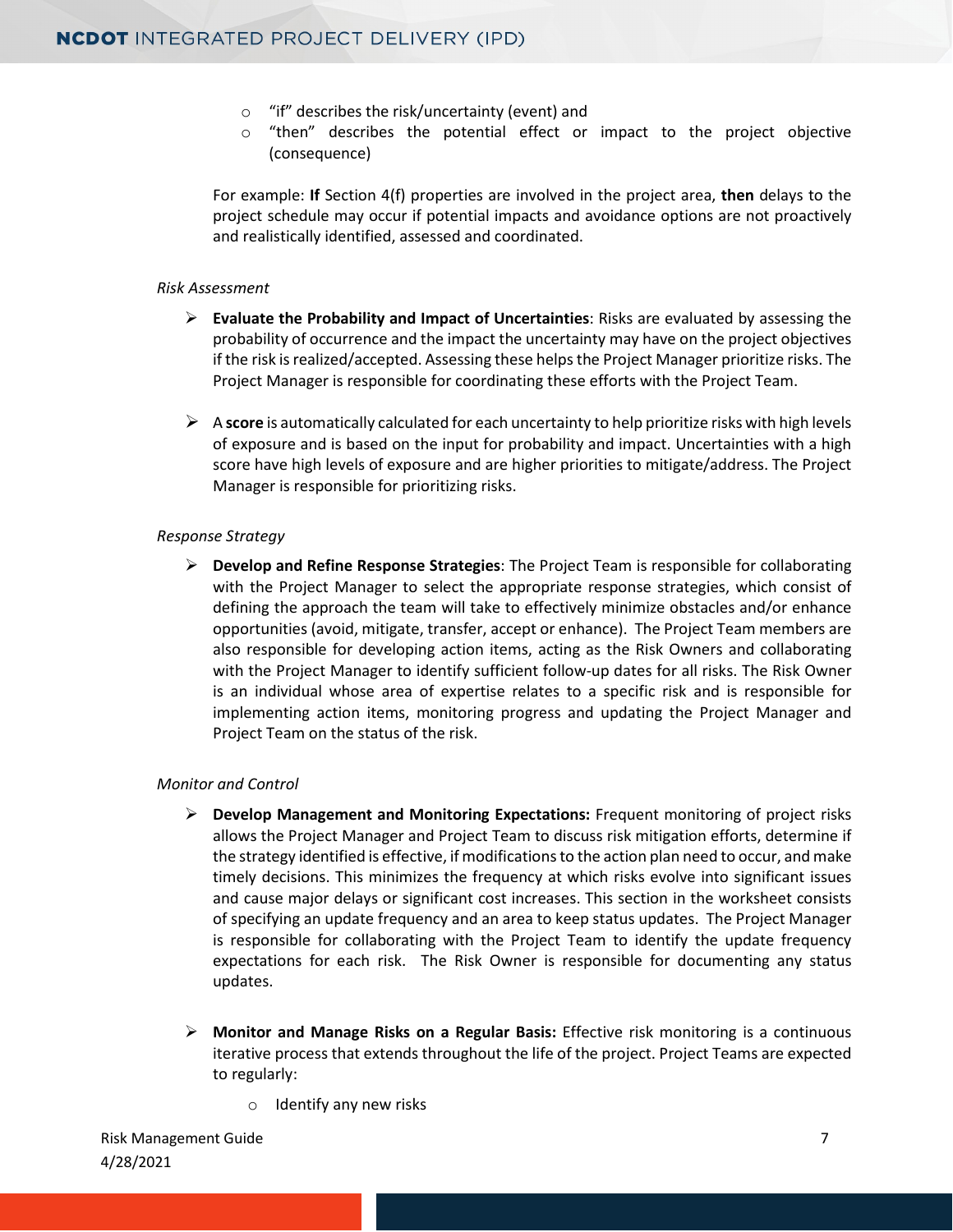- $\circ$  Assess whether the probability or impact to the project objectives have changed (causing the risk score to change)
- o Allow Risk Owners to provide progress updates and discuss any obstacles encountered with implementing risk response strategies and action items

These discussions can be part of a project progress meeting or separately planned risk review meetings. It is the responsibility of the entire team to maintain open communication and transparency with the Project Manager, Project Team, Management, Project Stakeholders, and (if needed) the VMO. This can improve the ability to obtain additional resources and organizational support when risks become realized or accepted.

#### **Regular Updates**

The Project Manager is responsible for ensuring the RAW is regularly updated and for continuing the management of risks as the project evolves through Stages 2, 3 and 4 (see flowchart in Appendix B).

At letting, the Project Manager is responsible for ensuring that the latest RAW is uploaded to the Preconstruction SharePoint site and notifying the Resident Engineer. The Resident Engineer is provided with a link to the Project's Preconstruction SharePoint site in their Construction SharePoint site and will have access to the RAW.

#### <span id="page-10-0"></span>4.2.3. Cost Estimate Reviews (CER's)

Projects that require Federal assistance and exceed \$500 million in cost, must follow the Federal Cost Estimate Review (CER) process which requires a risk-based review workshop. CER's are typically conducted at least 90 days prior to the approval of the NEPA decision and reviewed again before the beginning of the Construction phase. The VMO is available to assist project teams through this process. Additional information regarding CER's is available at:

https://www.fhwa.dot.gov/majorprojects/cost\_estimating/index.cfm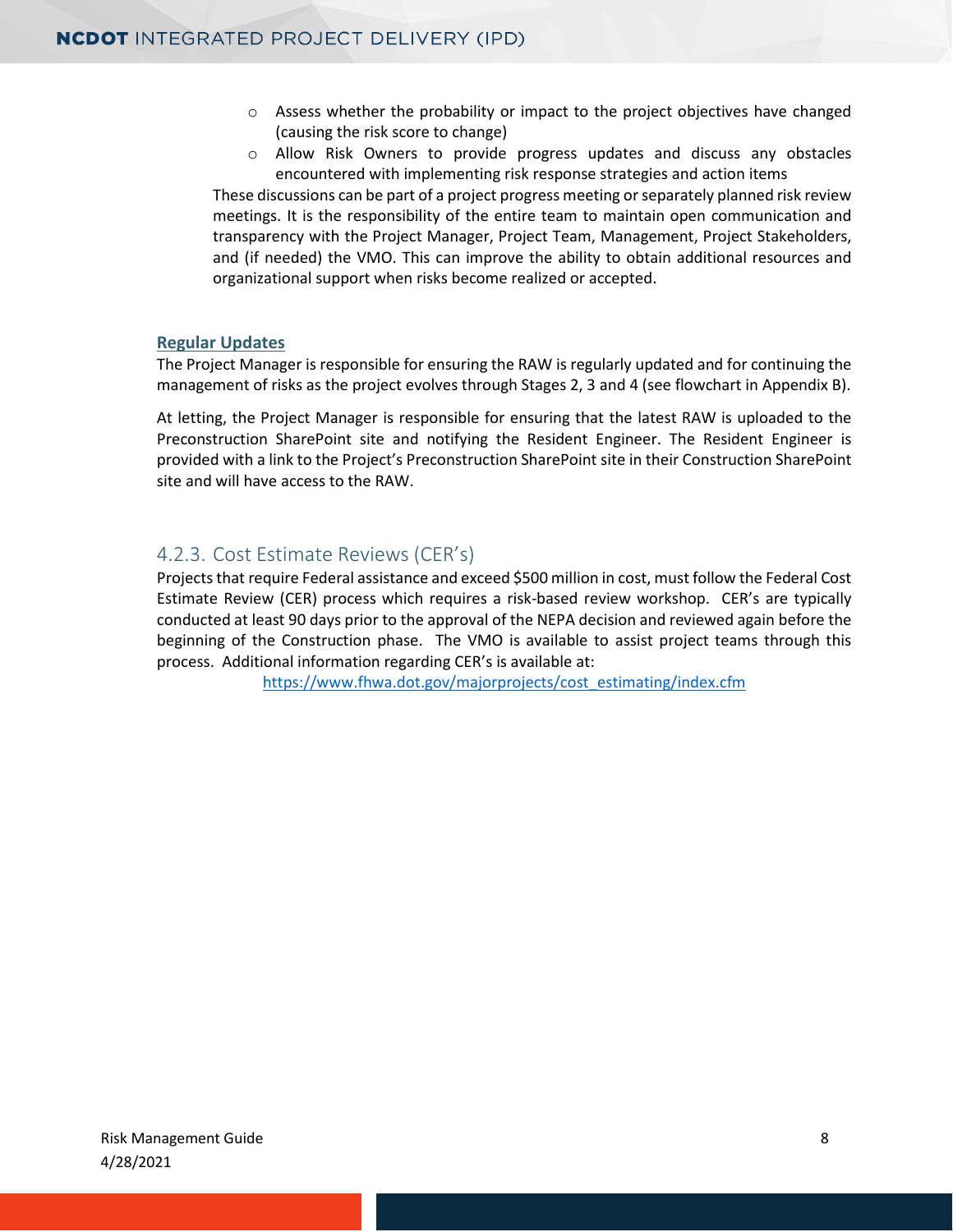# <span id="page-11-0"></span>Appendix A: Risk Management Roles and Responsibilities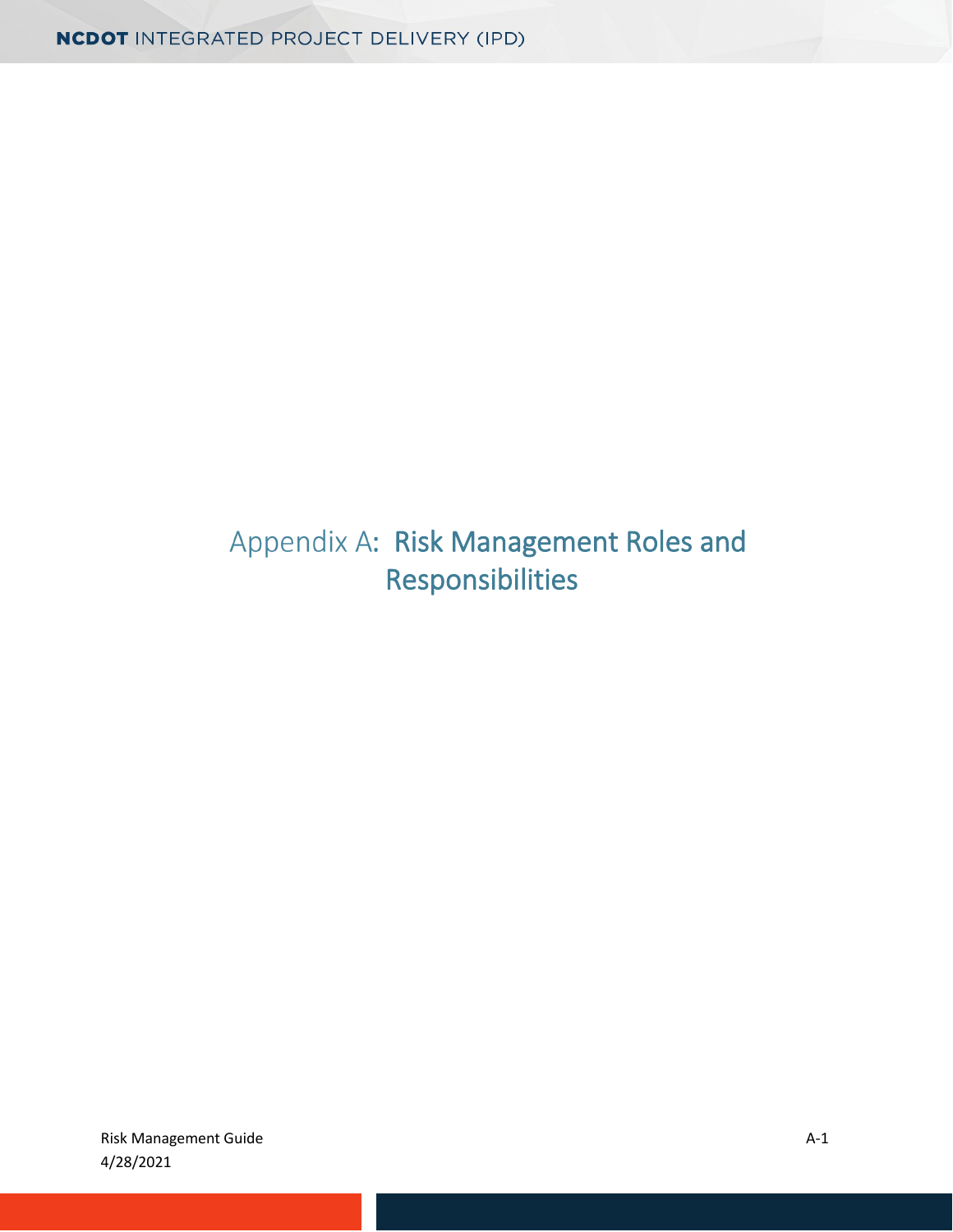<span id="page-12-0"></span>

| <b>Role</b>                                                                   | <b>Responsibilities</b>                                                                                                                                                                                                                                                                                                                                                                                                                                                                                                                                                                                                                                                                                                                                                                                                                                  |
|-------------------------------------------------------------------------------|----------------------------------------------------------------------------------------------------------------------------------------------------------------------------------------------------------------------------------------------------------------------------------------------------------------------------------------------------------------------------------------------------------------------------------------------------------------------------------------------------------------------------------------------------------------------------------------------------------------------------------------------------------------------------------------------------------------------------------------------------------------------------------------------------------------------------------------------------------|
| Value Management<br>Program Manager                                           | Review the Project Initiation form and Screening Checklist in the PSR<br>$\bullet$<br>and the Risk Assessment Worksheet and coordinate with Division of<br>Planning & Programming or Project Manager to determine if/when a<br>formal Risk Assessment Study is appropriate.<br>Facilitate & Organize Risk Assessment Study if projects have<br>$\bullet$<br>substantial impacts, constructability concerns or many external<br>stakeholders<br><b>Support Project Managers and Project Teams</b><br>$\bullet$                                                                                                                                                                                                                                                                                                                                            |
| Division Project Delivery/<br>Development Engineer or<br><b>PMU Team Lead</b> | Coordinate with the Project Manager and the Division of Planning<br>$\bullet$<br>and Programming to ensure project objectives and assumptions are<br>met                                                                                                                                                                                                                                                                                                                                                                                                                                                                                                                                                                                                                                                                                                 |
| Division of Planning &<br>Programming                                         | The Division of Planning & Programming includes the Feasibility<br>$\bullet$<br>Study Unit and the Corridor Development Unit<br>Identify and assess risks in the Project Initiation Form and Screening<br>$\bullet$<br>Checklist, which are included in the PSR                                                                                                                                                                                                                                                                                                                                                                                                                                                                                                                                                                                          |
| <b>Planning Team Members</b>                                                  | The Planning Team refer to NCDOT staff, MPO, RPO, resource<br>٠<br>agencies, local stakeholders, and consultants<br>Collaborate with Division of Planning & Programming to identify and<br>$\bullet$<br>assess risks in the Project Initiation Form and Screening Checklist                                                                                                                                                                                                                                                                                                                                                                                                                                                                                                                                                                              |
| Project Manager                                                               | Collaborate with Planning Team to review risks in the Project<br>$\bullet$<br>Initiation Form and the Screening Checklist to develop the RAW<br>Communicate project objectives, assumptions, and expectations<br>$\bullet$<br>with the Project Team and the Project Delivery/Development<br>Engineer or PMU Team Lead<br>Inform the Project Delivery/Development Engineer or PMU Team<br>$\bullet$<br>Lead of the status and progress of major risks<br>Upload the RAW to the VMO library on the Preconstruction<br>$\bullet$<br>SharePoint Site and ensure updated regularly<br>Responsible for collaborating with the Project Team to regularly<br>update all sections of the RAW (Identification, Assessment,<br>Response Strategy and Management and Monitoring strategy)<br>In the event that a RAS is needed, coordinate with the VMO<br>$\bullet$ |
| <b>Project Team Members</b>                                                   | Project Team members include NCDOT staff and consultants<br>$\bullet$<br>Collaborate with the Project Manager and project team to:<br>٠<br>Identify new risks and close out resolved risks<br>$\circ$<br>Periodically reassess/validate impact and probability of risks<br>$\circ$<br>Identify response strategy, develop action plan & identify risk<br>O<br>owner<br>Project Team members could be Risk Owners<br>٠                                                                                                                                                                                                                                                                                                                                                                                                                                    |
| <b>Risk Owner</b>                                                             | Subject matter expert on a risk<br>$\bullet$<br>Lead implementation of action items<br>$\bullet$<br>Manage and monitor progress of the risk response strategy<br>$\bullet$<br>Provide regular status updates to Project Manager and Team<br>$\bullet$<br>Gather approval from Project Managers prior to the acceptance of<br>$\bullet$<br>risks                                                                                                                                                                                                                                                                                                                                                                                                                                                                                                          |

### Risk Management Roles and Responsibilities Table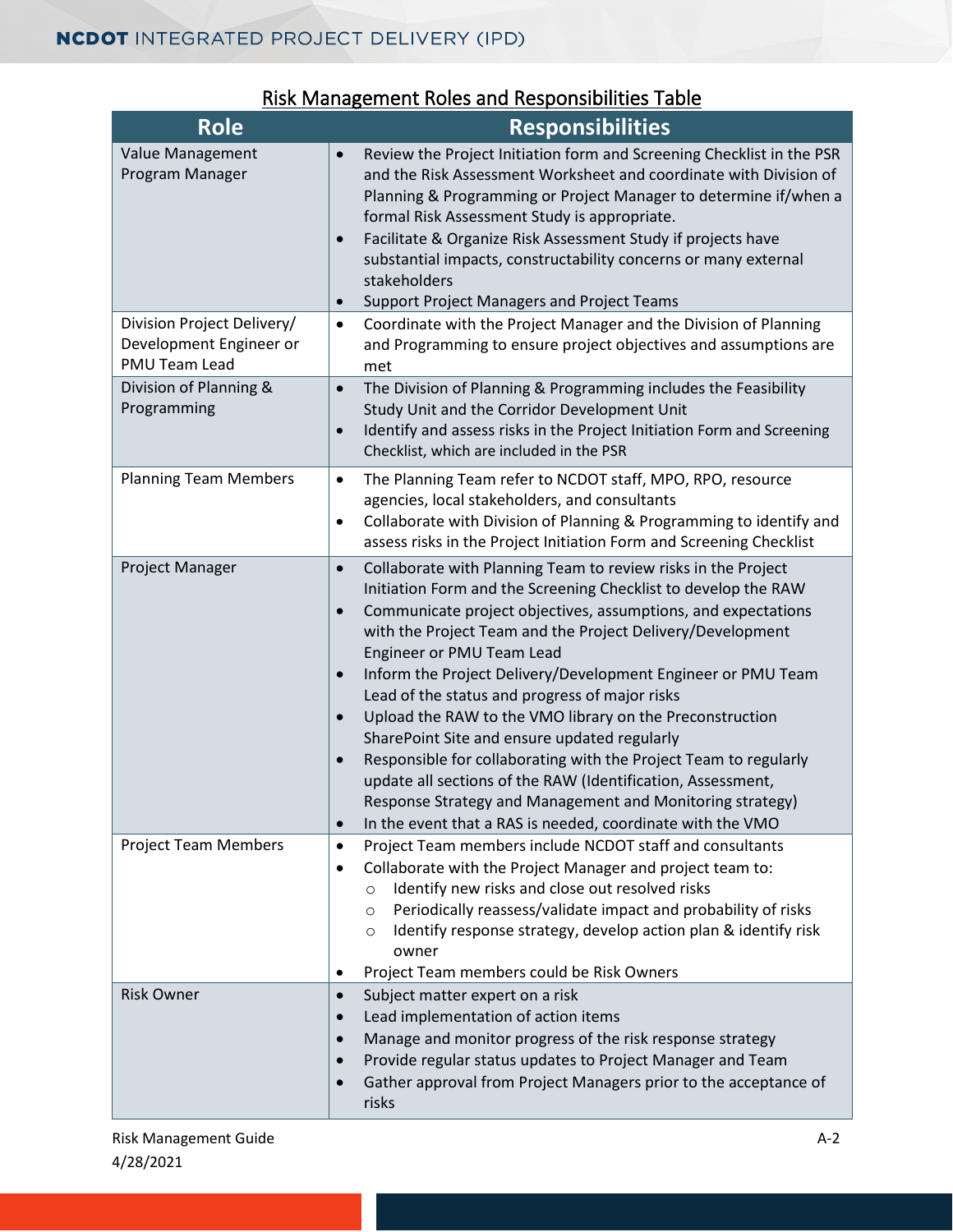# Appendix B: Risk Management Flowchart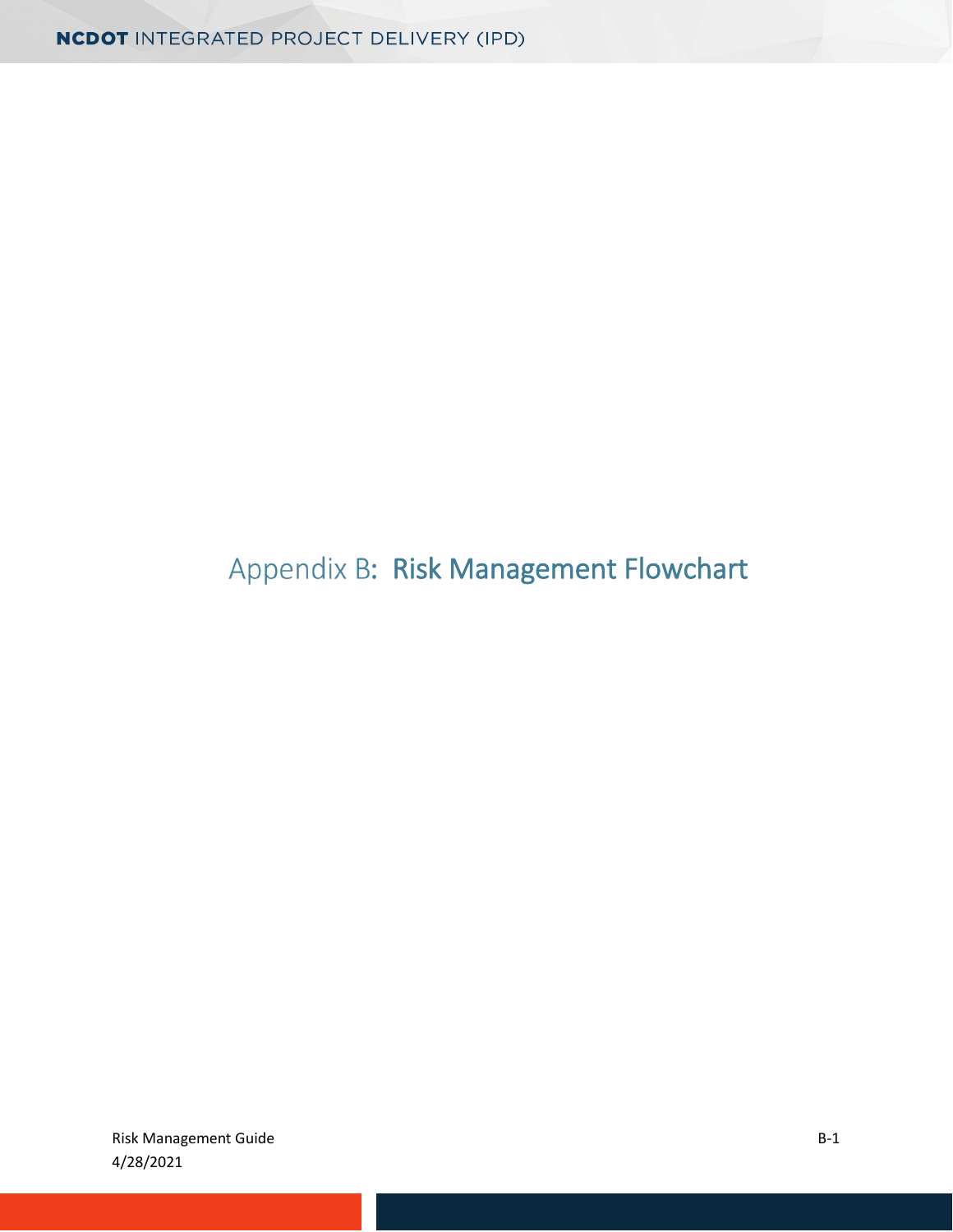# **NCDOT Risk Management Flowchart**

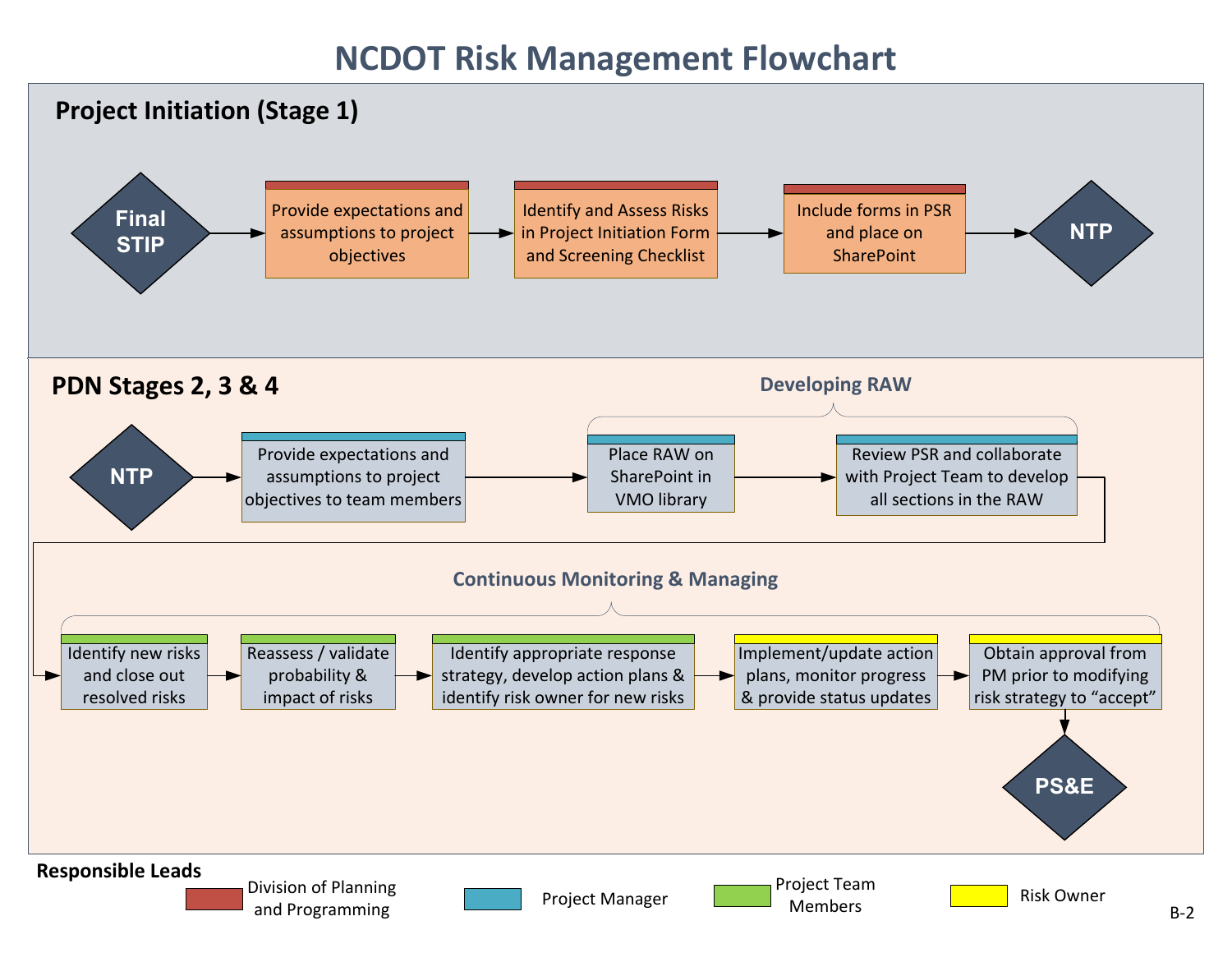# <span id="page-15-0"></span>Appendix C: Risk Assessment Worksheet (RAW) Guidance and Link to Template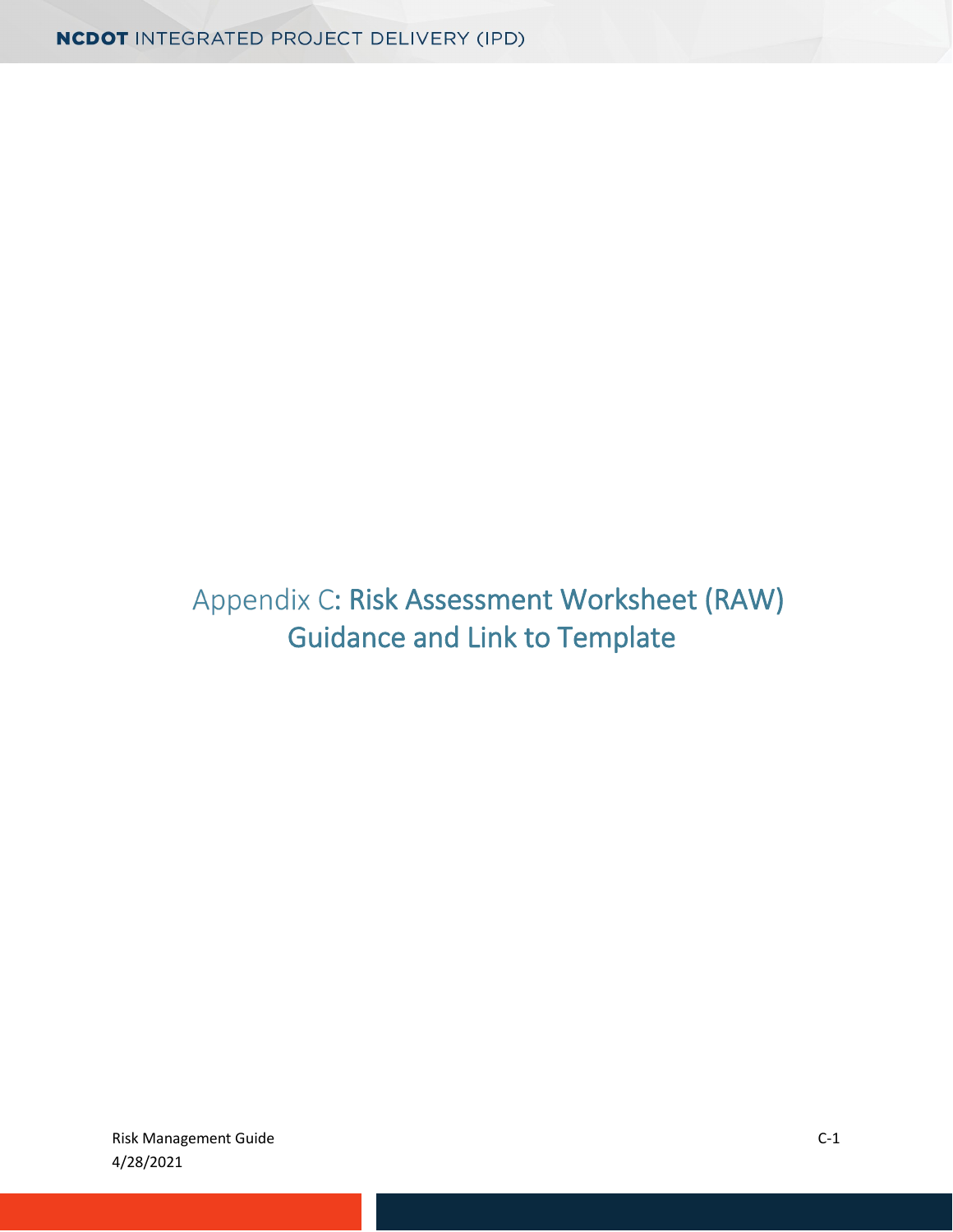#### Risk Assessment Worksheet (RAW) Guidance

Link to Risk Assessment Worksheet – [click here](https://connect.ncdot.gov/projects/Value-Management/Risk-Assessment/Pages/default.aspx)

There are four sections that make up the RAW:



#### Risk Identification

Risks are identified by the following characteristics:

- **Number:** Identifier for each risk (I, 2, 3...)
- **Risk Name:** Develop a risk statement by identifying the uncertainty and the effect it has on the project objective (scope, schedule, budget, quality or project commitment). Clear and specific risk statements are essential to effectively managing risks. If risk statements are too vague, they will be hard to manage and can lead to confusion when developing and implementing response strategies. Clear and specific risk statements can be accomplished with "if/then" statements where:
	- o "if" describes the risk/uncertainty (event) and
	- $\circ$  "then" describes the potential effect or impact to the project objective (consequence)

For example: **If Section** 4(f) properties are involved in the project area, **then** delays to the project schedule may occur if potential impacts and avoidance options are not proactively identified, assessed and coordinated.

- **Threat / Opp.:** Indicate whether a risk is a threat to the project objectives or is an opportunity to improve the project objectives (save project costs, advance the schedule, etc.)
- **Status:** Active, Dormant, or Closed Out

#### Risk Assessment

Risks are assessed by the probability at which they occur and impact they will have on the project's objective. The combination of these two is used to prioritize risks. This is identified as the "score" on the worksheet. There are 3 sections that make up the Risk Assessment:

- $\triangleright$  Probability
- $\triangleright$  Impact
- $\triangleright$  Score

Risk Management Guide Castle Communication of the Communication of the Communication of C-2 4/28/2021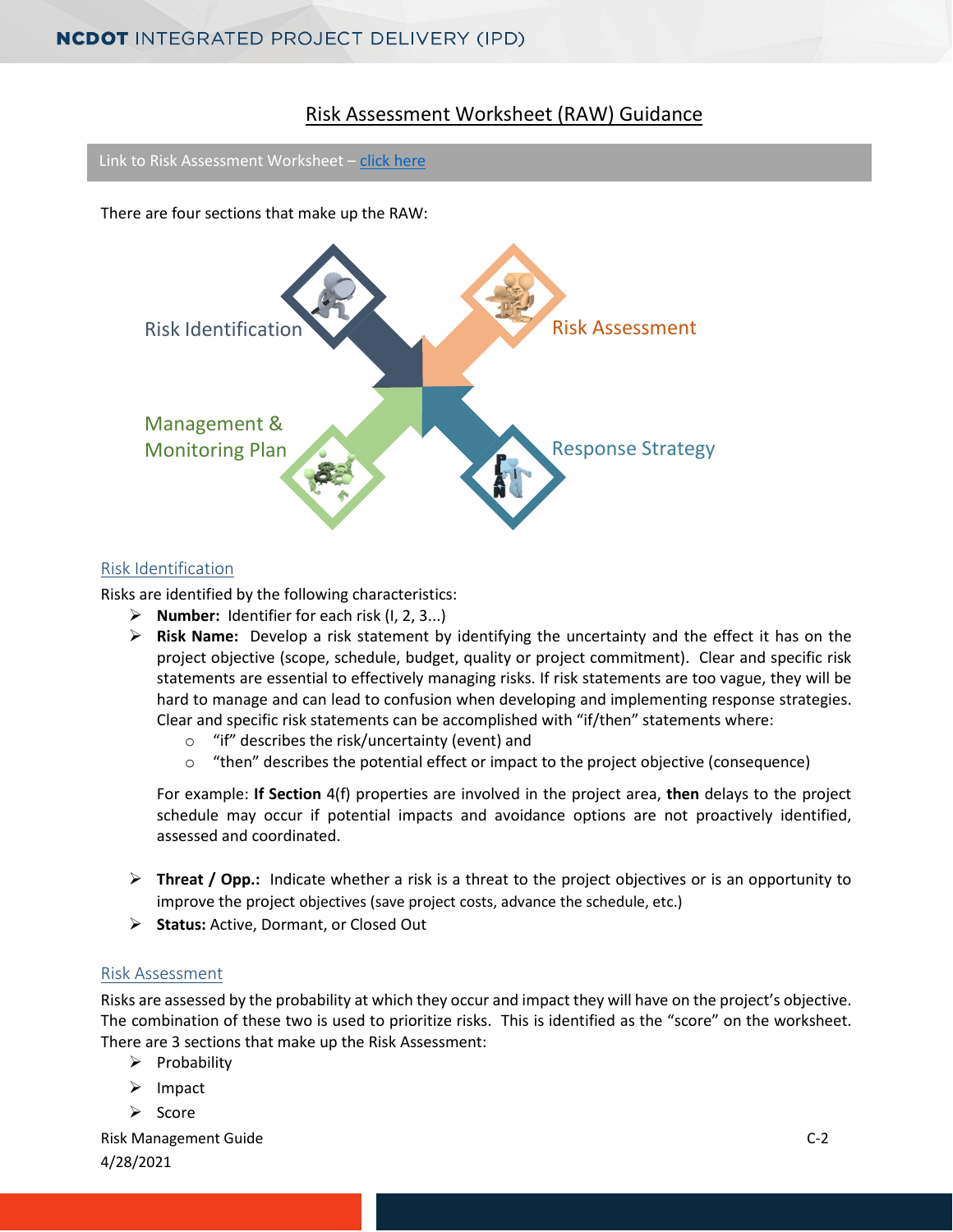The **probability** of occurrence describes the likelihood that the risk will be realized/accepted. This is a dropdown field that records probability on a scale from very low to very high. Table A-1 describes each of these in more detail. Typically, 0% and 100% are not referred to because 0% means the risk has no chance of ever occurring and 100% means the risk is certain to occur.

| <b>Ranking</b>   | <b>Probability</b>           |
|------------------|------------------------------|
| <b>Very Low</b>  | Remote (14% or less)         |
| Low              | Unlikely (15% - 39%)         |
| <b>Moderate</b>  | Likely (40% - 59%)           |
| High             | Highly Likely (60% - 84%)    |
| <b>Very High</b> | Near Certainty (85% or more) |

|  |  | Table A-1: Probability Ranking |
|--|--|--------------------------------|
|  |  |                                |

**Impact** measures the effect or consequence the risk will have on the project objective if the risk is realized/accepted. This is a drop-down field that records impact on a scale from very low to very high. Table A-2 describes each of these in more detail; however, keep in mind that the Project Manager and Project Team must use their judgment and expertise in selecting the ultimate ranking.

| Table / T 2. Illipact Rating |                 |                           |                                    |                            |  |  |  |
|------------------------------|-----------------|---------------------------|------------------------------------|----------------------------|--|--|--|
|                              |                 |                           | <b>Impact to Project Objective</b> |                            |  |  |  |
| <b>Ranking</b>               | Cost            | <b>Schedule</b>           | <b>Scope &amp; Project</b>         | Quality*                   |  |  |  |
|                              |                 | (Critical Path)           | <b>Commitments</b>                 |                            |  |  |  |
| <b>Very Low</b>              | Almost no cost  | Almost no schedule        | Negligible modifications           | Negligible impact to       |  |  |  |
|                              | impact          | impact                    | to project scope                   | quality                    |  |  |  |
| Low                          | $5 - 10\%$ cost | 2-4 week impact on        | Minor modifications to             | Minor impact to quality    |  |  |  |
|                              | increase        | <b>PS&amp;E Milestone</b> | project limits or project          |                            |  |  |  |
|                              |                 |                           | commitments                        |                            |  |  |  |
| <b>Moderate</b>              | 10 - 25% cost   | 1-2 month impact          | Moderate modifications             | Moderate impact to quality |  |  |  |
|                              | increase        | on PS&E Milestone         | to project limits or               |                            |  |  |  |
|                              |                 |                           | project commitments                |                            |  |  |  |
| High                         | 25 - 35% cost   | 3-6 month impact          | Major modifications to             | Major impact to quality    |  |  |  |
|                              | increase        | on PS&E Milestone         | project limits or project          |                            |  |  |  |
|                              |                 |                           | commitments                        |                            |  |  |  |
| <b>Very High</b>             | >35% or \$25M   | >6 month impact on        | Scope does not match               | Severe impact to quality   |  |  |  |
|                              | cost increase   | <b>PS&amp;E Milestone</b> | original purpose & need            |                            |  |  |  |
|                              |                 |                           |                                    |                            |  |  |  |

| Table A-2: Impact Rating |  |  |
|--------------------------|--|--|
|--------------------------|--|--|

\* Impact to Quality is measured by the ability to deliver an accurate Letting package without deficiencies, maintain stakeholder satisfaction and fulfill the applicable policies and standards.

A **score** is automatically calculated for each uncertainty to help prioritize risks with high levels of exposure. Uncertainties with a high score have high levels of exposure and are higher priorities to mitigate/address. The Project Manager is responsible for prioritizing risks.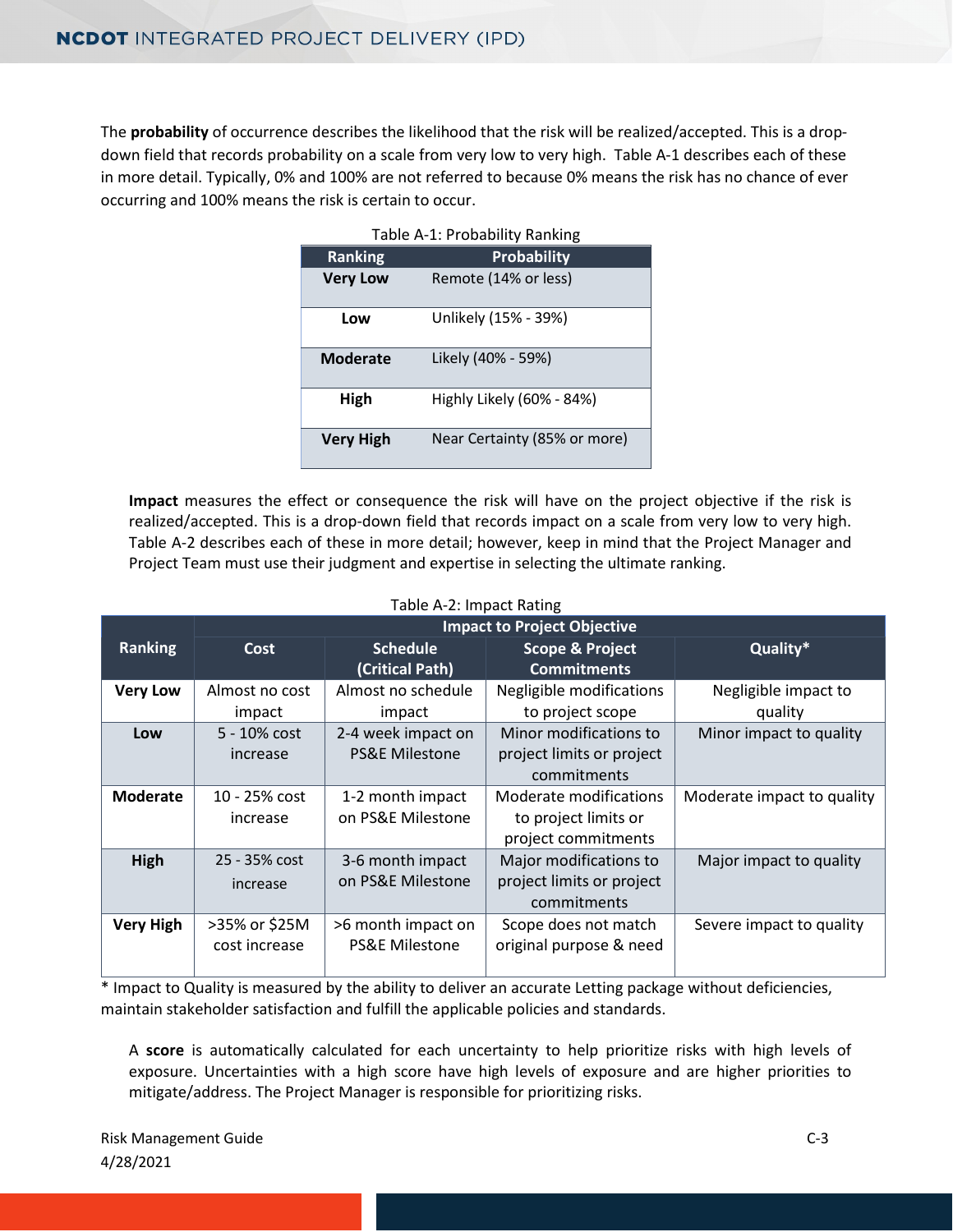#### Response Strategy

A response strategy identifies an actionable approach to mitigate the risk. There are four sections that make up the Response Strategy:

- 1. *Strategy* The approach the team will take to effectively reduce negative impacts or take advantage of opportunities:
	- a. *Avoid:* Eliminate the uncertainty by removing its cause
	- b. *Mitigate:* Reduce the uncertainty by reducing the probability or the impact. Make sure the costs/impacts of mitigating the risk do not outweigh the cost/impacts of accepting the risk.
	- c. *Transfer:* Giving the impact and management of the risk to an external organization such as a local entity or contractor.
	- d. *Accept:* Accept the uncertainty and the impacts associated with it.
	- e. *Enhance:* Align the project in the best position to be able to take advantage of an opportunity.
- 2. *Action Plan* The steps an individual(s) will take, by when, to avoid, mitigate, transfer, or enhance the uncertainty (how, who and by when). These may require coordination with the Department's partners such as FHWA, USACE, SHPO, etc. to adequately execute the strategy.
- 3. *Risk Owner* This individual is typically a team member whose area of expertise relates to a specific risk. They are responsible for implementing the action items, monitoring the progress, and updating the Project Manager and Project Team on the status of the risk.
- 4. *Follow-up Date* The date the Project Manager will check in with the Risk Owner to obtain a progress update on the action items. This value is related to the "update frequency" (Management & Monitoring). For example, if the follow-up date is April 3rd and the update frequency is monthly, then after discussions occur on April 3rd, the next follow-up date would be May 3rd.

#### Management & Monitoring Plan

There are two sections within the Management and Monitoring Plan:

- $\triangleright$  Update Frequency
- Update & Comments

The **update frequency** identifies how frequently the Risk Owner should provide an update to the Project Manager (e.g., weekly, bi-monthly, monthly, quarterly, annually). The frequency will depend on the risk and may change throughout the life of the project. This is directly connected to the "follow-up date" (in the Response Strategy section)

The **updates and comments** section is a place for the Project Manager and/or Risk Owner to track the progress and work that has been completed to mitigate, avoid, transfer or enhance the risk. If, for example, someone asks what work has been done to mitigate a risk, someone could go to this section to provide that information. Below is an example of the updates and comments that can be provided for a risk: